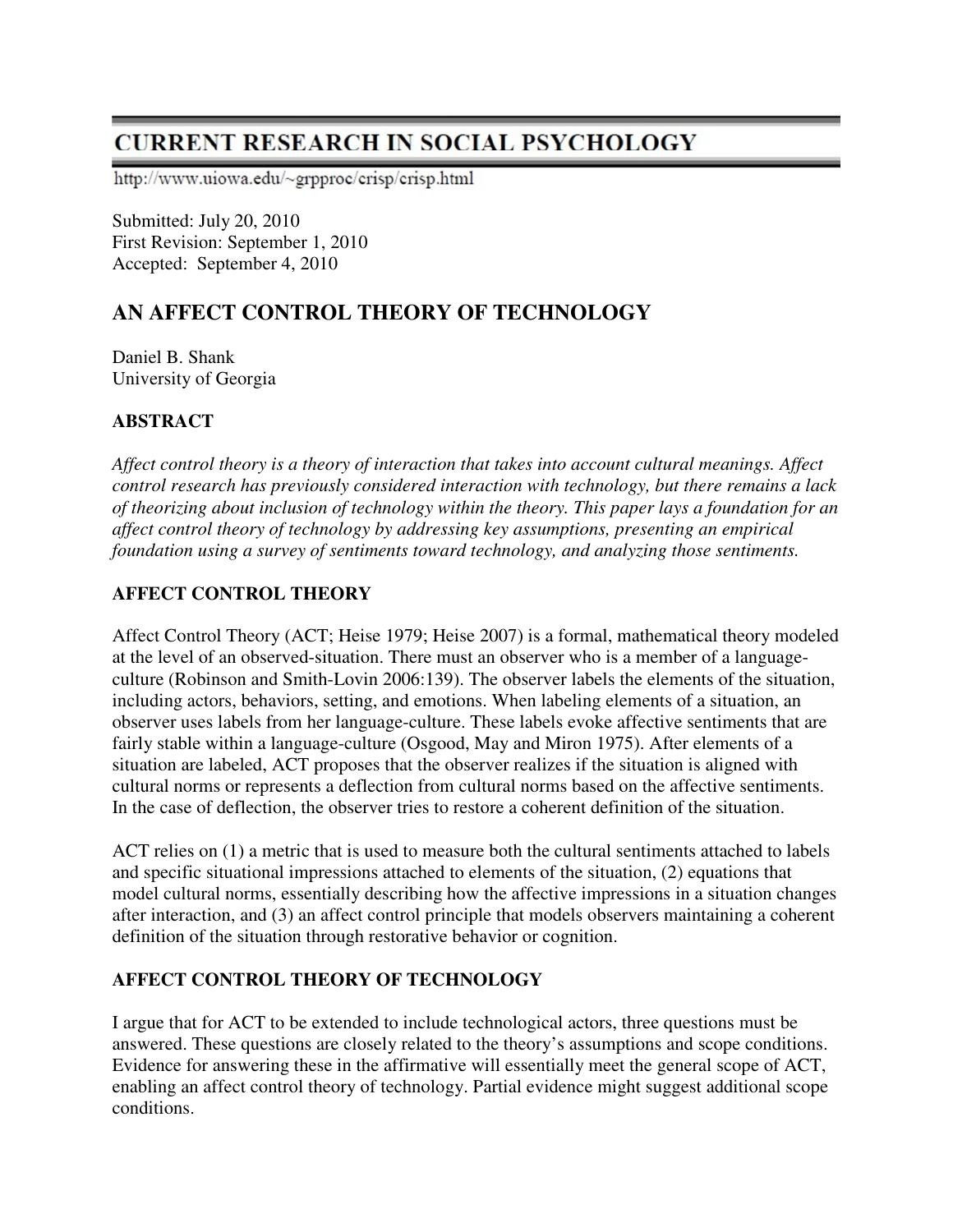**(1) Do people view interactions with technological actors as social behaviors?** For ACT to apply there must be "a directed social behavior" (Robinson and Smith-Lovin 2006:139). This condition is important because many interactions with technology may be asocial in nature. For example, if someone is interacting with a technology as a tool then it there may not be a social component. Research in *computers are social actors* (Brave, Nass and Hutchinson 2005; Nass and Moon 2000) suggests that any minimal cue by a technology signifying a social behavior is enough to instigate a social response. Technologies may be treated as social actors via many types of cues such as verbal cues (Isbister and Nass 2000), physical presence (Brave et al. 2005) or filling a social role (Ferdig and Mishra 2004). Therefore, there is already a substantial amount of evidence that people routinely view interactions with technological actors as social behaviors.

**(2) Do people label technological actors with shared cultural identities?** In ACT, the elements of the social experience must be labeled according to an observer's language-culture (Robinson and Smith-Lovin 2006:139). Just as a human might be labeled as a *doctor, racist,* or *bartender*, a technological actor might be labeled a *computer, computer virus,* or *biological weapon*. Identities are usually quite salient with technology, including many technological actors having the label written on them (e.g., iPod). Further, when technologies are created effort is put in to establishing specific labels as identifiers, whereas some labels and identities for humans may be rarely evoked (Burke and Stets 2009; Stryker 1980) and an individual may have hundreds of identities (MacKinnon and Heise 2010). Technologies, in general, have clearer identities than humans do.

**(3) Do people in the same language-culture share affective sentiments for the technological actors' identities?** If sentiments toward technological actors are not culturally shared, then ACT will not apply. If they are culturally shared, but exhibit different patterns from human-identity sentiments, then ACT might be differently applied to technology. Little data has been collected in the form of evaluation-potency-activity ratings for technological actors and some of it is dated (i.e., Osgood et al. 1975). King (2001) when studying Internet culture included *'Bot* and Troyer (2004) in a preliminary study collected values for *Computer, Run Analysis, Provide Output, Freeze,* and *Runtime Error 00xbs*. To address this third question I collect an ACT technology dictionary and analyze the data.

Indications that there are not culturally shared sentiments toward technology would include the following: (1) extremely high variation or variations substantively higher than previous ACT dictionary collection projects, (2) sentiments for related terms that are not intuitive (i.e., low face validity), and (3) cultural enclaves based on higher levels of interaction with that a particular technological actor or with technology in general. To explore these possibilities I conduct three analyses.

# **AFFECT CONTROL THEORY TECHNOLOGY DICTIONARY**

# **Methods**

Students at the University of Georgia in 2008 were recruited through multiple methods. Each participant rated 40 items from a larger list of 80 technology related stimuli. I selected 80 items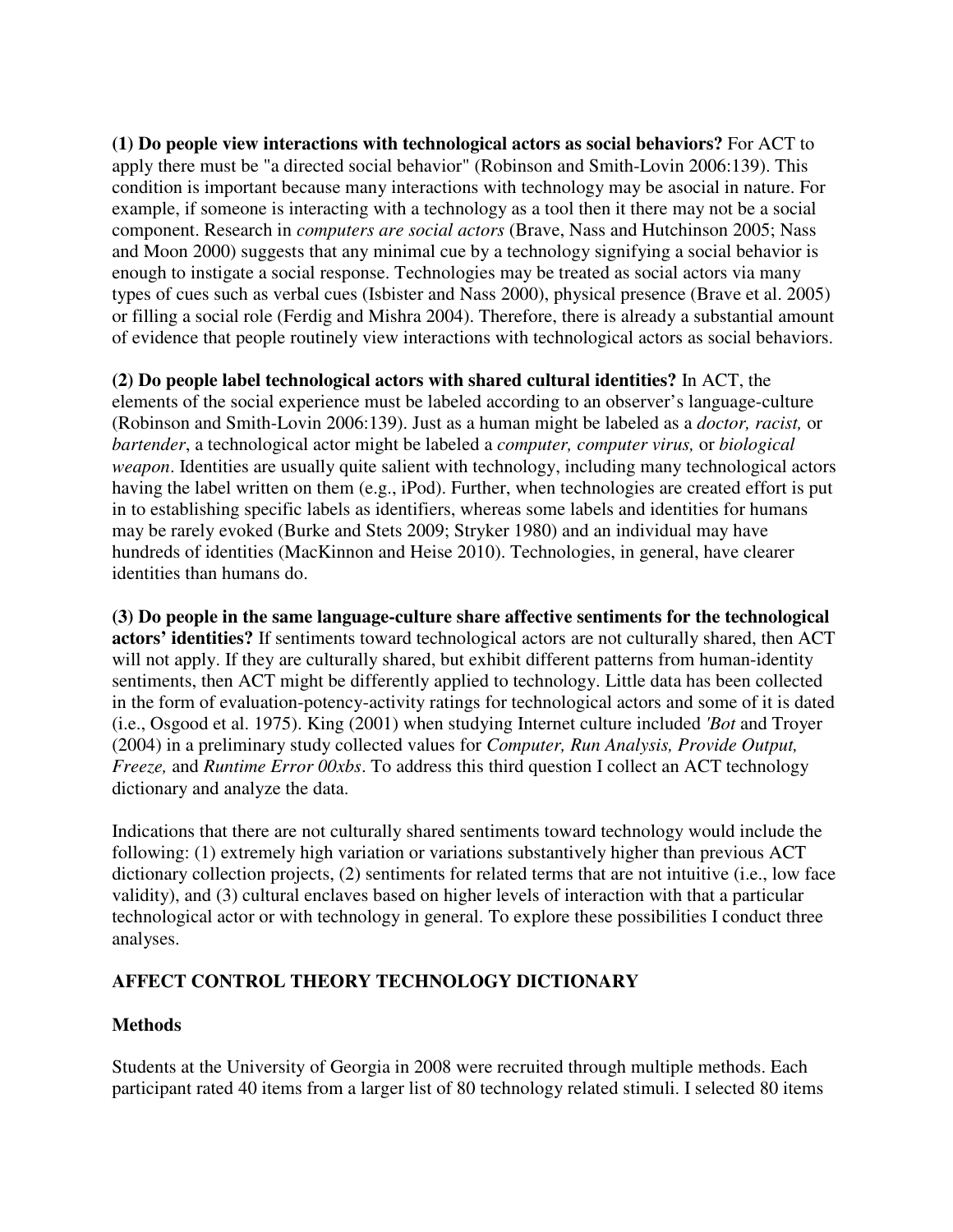based in part on widespread knowledge and diversity of types of technology and recent literature including ACT (Troyer 2004) and technology clustering (Vishwanath and Chan 2006). I randomized the presentation of the stimuli with the constraint that related items were not next to each other to reduce priming bias. Evaluation, potency, and activity were measured with semantic differential scales anchored with traditional ACT adjectives for each dimension and nine boxes representing the ratings -4 to +4.

Heise (2010:198) found that to reach a mean reliability of 0.90 or greater for all three dimensions of sentiment measurement, a minimum N of 26 was needed. Based on this, I make note of any data that does not reach a minimum of 26 ratings (Appendix A). Furthermore, demographic and technology-use information was collected after the item ratings. Technology-use questions included hours using a computer per day and hours on the Internet per day. Respondents were asked to mark any of twelve technological devices they used regularly or owned and to mark any of nine websites they visited regularly (Appendix B). Respectively, these were summed as a *technology-use index* and an *Internet-use index*.

# **Results**

I collected surveys from 182 individuals, 106 women and 75 men with one survey eliminated because the respondent did not mark either gender. Additionally, the following surveys were eliminated consistent with previous ACT dictionary collections (Britt and Heise 1992; Heise 2010). Five women and one man reported living outside the US over half their lives. One woman did not answer the majority of the items, suggesting she was either not knowledgeable of technology or not taking the survey seriously. This left 174 survey respondents (100 women and 74 men), 95.6% of the original sample.

The subjects self-reported race/ethnicity for a sample of 135 whites, 5 Asians, 23 blacks, 4 Hispanics, and 7 other/multiracial. Ages varied from 18 to 52 (mean=20.8, median=20). The *technology-use index* had a mean of 6.11 (SD=1.88) out of 12. The *Internet-use index* had a mean of 4.34 (SD=1.51) out of 9. These were significantly correlated at .194 (p<.01). The mean number of hours per day using a computer was  $3.45$  (SD=2.30) and the mean hours per day on the Internet was  $2.76$  (SD=2.01). These were correlated at .863 (p<.001). Surprisingly, neither the *technology-use index* nor the *Internet-use index* was significantly correlated with hours on either a computer or the Internet.

# **Analysis 1: Statistical Variation**

To determine if the participants agreed on the sentiments of the technology terms, I describe the standard deviations. Table 1 shows the standard deviations of the technology dictionary compared to the last major ACT dictionary (i.e., Indiana 2003 dictionary) (Heise 2009). The potency and activity dimensions of the technology dictionary have greater standard deviations compared to the Indiana dictionary for both men and women, whereas the evaluation standard deviations are similar in each dictionary. The technology terms are in no way a random sample of all technology identities as the Indiana dictionary is not a random sample of human identities. In general, the standard deviations are in the same general range for both dictionaries supporting a view of cultural consensus for technology terms.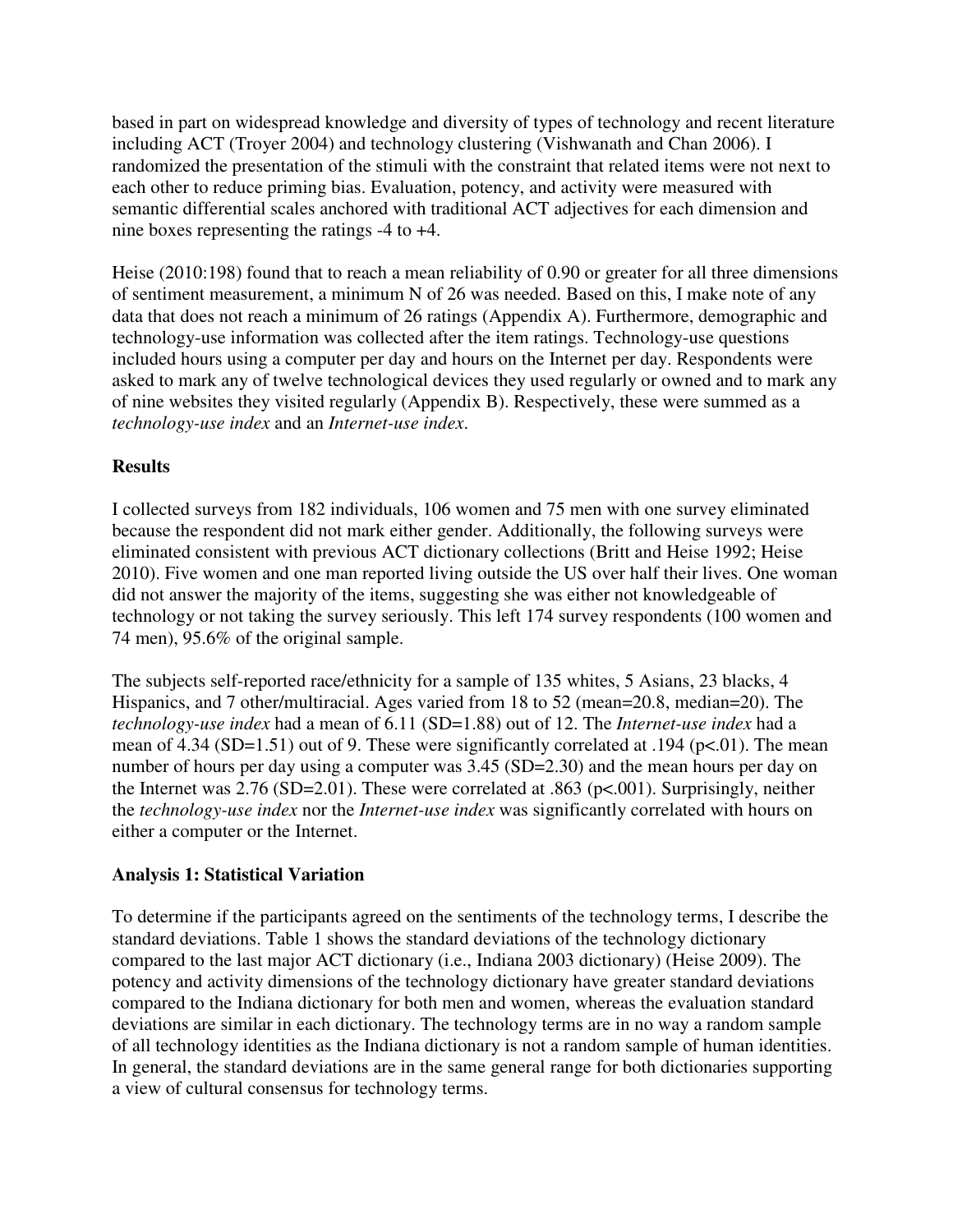|                                 |                            | Evaluation Potency Activity N |              |              |     |
|---------------------------------|----------------------------|-------------------------------|--------------|--------------|-----|
| Technology Dictionary 2008 Male |                            | 1.61                          | 1.78         | 1.81         | 80  |
|                                 | Female 1.46                |                               | 1.62         | 1.66         |     |
| Indiana Dictionary 2003         | Male $1.56$<br>Female 1.72 |                               | 1.24<br>1.38 | 1.09<br>1 24 | 500 |

Table 1: Standard deviations of two dictionaries for evaluation, potency, and activity

Note: Indiana Dictionary 2003 values are for identities only, accessed through *Interact.* 

For men, only four of the 240 (1.7%) standard deviations of the term's sentiments are greater than an evenly distributed baseline's standard deviation (i.e., >2.62), indicating bimodality. For women, it is three of the 240 (1.25%) standard deviations. These seven included the evaluation of *Spyware* for men and women and *SUV* for men as well as the potency of *To Crash (as in a computer crashes)* and *Virus* for men, and *To Freeze (as in a computer freezes)* and *Web Error* for women. Overall, this suggests that sentiments toward technology terms produce a comparable amount of cultural consensus to non-technology terms although specific terms may have multiple cultural meanings (Thomas and Heise 1995).

#### **Analysis 2: Comparison of Technology Terms**

Several terms provide relevant comparisons via t-tests to show affective differences between technologies. *Computers* are extremely good, quite powerful and quite lively according to both men and women, but when adding a more specific identifier the ratings changed slightly. *Laptop Computers* are slightly higher in evaluation for women (p<.05; *ns* for men), whereas *Desktop Computers* (p<.001 for women; p<.01 for men) and *Microsoft Windows Computers* (p<.01 for both genders) are lower in evaluation, but still positive. Men view *Computers* in general as more powerful than all four specific identities of computers (p<.05 for all four t-tests), whereas women see *Computers* as more powerful than only *Desktop Computers* (p<.01; *ns* for the other three ttests). Activity is lower, compared to *Computer*, for *Desktop Computers* and *Microsoft Windows Computers* (p<.001 for women; p<.01 for men). Given than both *Laptop Computer* and *Macintosh Computer* are similar to the undifferentiated *Computer*, I surmise that when people think of a computer they think of a Macintosh brand laptop, with Microsoft Windows and desktops as the lower status comparisons.

There are three sets of older-newer technologies. Comparing *VCR* to *DVD Player*, there is a large increase in evaluation, potency, and activity. The same is true from *Landline Phone* to *Cellular Phone*. Moving from sentiments of *Cassette Tape Player* to *CD Player* then to *Digital Audio Player* there is a fairly substantial jump in evaluation, potency, and activity for both men and women. The t-tests for all comparisons in all three sets were highly statistically significant  $(p<.01)$ . There is a clear pattern as technologies transition from the maturity stage to the obsolescence stage of their lifecycle (Kurzweil 2000:19-20) of decreasing evaluation, activity, and potency. Therefore, these data have face validity following a lay understanding of the relationships between technologies.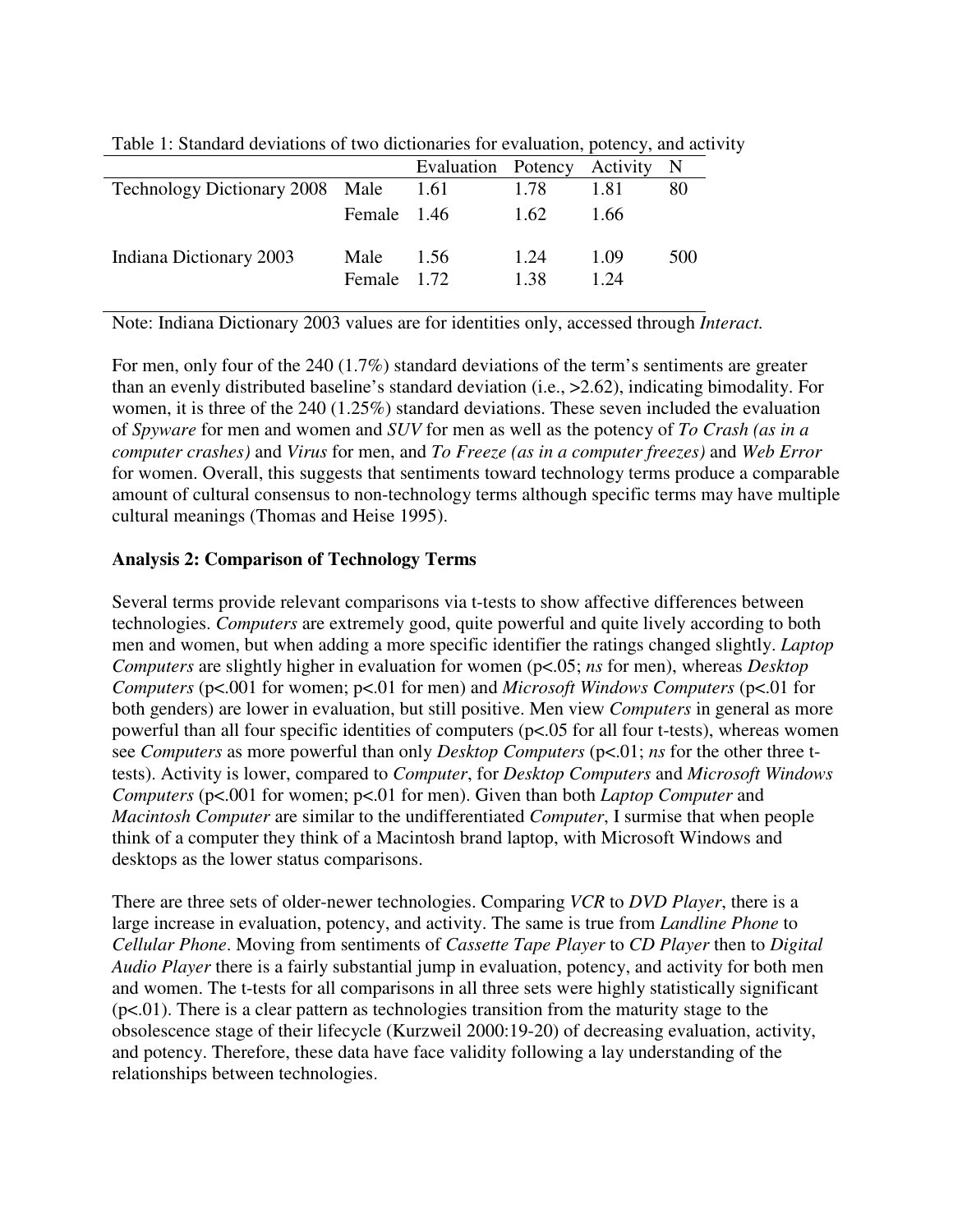#### **Analysis 3: Influence of Technological Experience**

One possibility is that affective sentiments toward technology are based on exposure to specific technologies. For example, Vishwanath and Chan (2006) found that adopters and non-adopters of technology had different view of which technologies were similar. ACT research finds that subcultures have different sentiments toward terms related to the subculture, but are similar to the larger language-culture on most terms (Kroska and Harkness 2006; Smith-Lovin and Douglass 1992). If this is the case, a technology subculture may have different sentiments from the rest of the population. King (2001) found evidence of an Internet subculture having specific affective sentiments toward Internet terms and these varied by the amount of time spent on the Internet. Based on this, I expect those heavily involved with technologies to have different views of them.

First, I analyze the relationship between the use of specific technologies and websites and the affective ratings of those technologies. I conducted t-tests for the sentiments of a device or website comparing between the group who reports using/owning a technological device or regularly visiting a website and those who do not.

|            |                  |                     | <b>Affective Sentiments</b> |            |      |               |      |               |
|------------|------------------|---------------------|-----------------------------|------------|------|---------------|------|---------------|
|            | $\mathbf N$      |                     |                             | Evaluation |      | Potency       |      | Activity      |
|            |                  |                     |                             | Non-       |      | Non-          |      | Non-          |
|            | User             | Non-user            | User                        | user       | User | user          | User | user          |
| HD-TV      | 27 (30.7%)       | 61 $(69.3\%)$       | 3.19                        | $2.64*$    | 2.59 | 2.33          | 3.15 | $2.36*$       |
| <b>DVD</b> | 62 (73.8%)       | 22 (26.2%)          | 2.79                        | 2.73       | .92  | 1.41          | 1.53 | $2.45**$      |
| Desktop    | 34 (36.6%)       | 59 (63.4%)          | 1.85                        | 1.22       | 1.88 | $1.03*$       | .38  | .31           |
| Computer   |                  |                     |                             |            |      |               |      |               |
| Laptop     | 82 (94.3%)       | 5<br>$(5.7\%)$      | 3.40                        | 3.80       | 1.88 | 2.80†         | 2.43 | 2.60          |
| <b>DVR</b> | 18 (21.2%)       | $(78.8\%)$<br>67    | 3.50                        | $2.60**$   | 1.89 | 1.51          | 2.61 | 2.06          |
| <b>GPS</b> | 17 $(20.0\%)$    | 68 (80.0%)          | 3.18                        | 2.81       | 2.41 | 1.75          | 1.76 | 1.79          |
| Digital    | 66 (75.9%)       | 21 $(24.1\%)$       | 3.42                        | $2.76*$    | 1.41 | 1.62          | 2.56 | 2.24          |
| Music      |                  |                     |                             |            |      |               |      |               |
| Player     |                  |                     |                             |            |      |               |      |               |
| <b>PDA</b> | $(7.8\%)$<br>6   | 71 (92.2%)          | 3.33                        | $2.18***$  | 1.83 | .86           | 2.17 | 1.82          |
| YouTube    | $(72.0\%)$<br>67 | 26 (28.0%)          | 2.87                        | $1.46**$   | 2.42 | 2.35          | 2.78 | 2.65          |
| Ebay       | 23 (27.7%)       | 60 (72.3%)          | 3.04                        | $1.95***$  | 3.04 | $1.68***$     | 2.78 | $1.57***$     |
| Wikipedia  | 57 (64.8%)       | 31 (35.2%)          | 2.72                        | $1.16**$   | 2.11 | $.97**$       | 1.79 | $1.13\dagger$ |
| Myspace    | 12 $(14.1\%)$    | 73 (85.9%)          | 1.25                        | $-.73**$   | 1.75 | .79*          | 1.42 | 1.16          |
| Facebook   | 82 (92.1%)       | $(7.9\%)$<br>$\tau$ | 2.63                        | $-1.43**$  | 2.51 | $.00*$        | 2.95 | $.29*$        |
| Google     | 19 $(25.0\%)$    | 57 (75.0%)          | 2.95                        | 2.56       | 2.89 | $2.26\dagger$ | 2.26 | 1.79          |
| Earth      |                  |                     |                             |            |      |               |      |               |
| Google     | 82 (93.2%)       | $(6.8\%)$<br>6      | 3.27                        | 2.50       | 2.98 | 2.67          | 2.52 | 2.50          |
| Yahoo      | 32 (37.2%)       | 54 (62.8%)          | 2.50                        | $.85***$   | 1.88 | $.57**$       | 1.78 | .19***        |
| Internet   | 23 (27.4%)       | 61 (72.6%)          | 2.22                        | 2.26       | .91  | .66           | 1.39 | 1.92          |
| Radio      |                  |                     |                             |            |      |               |      |               |

Table 2: Comparison of affective sentiments of a technology regular users and non-users<sup>a</sup>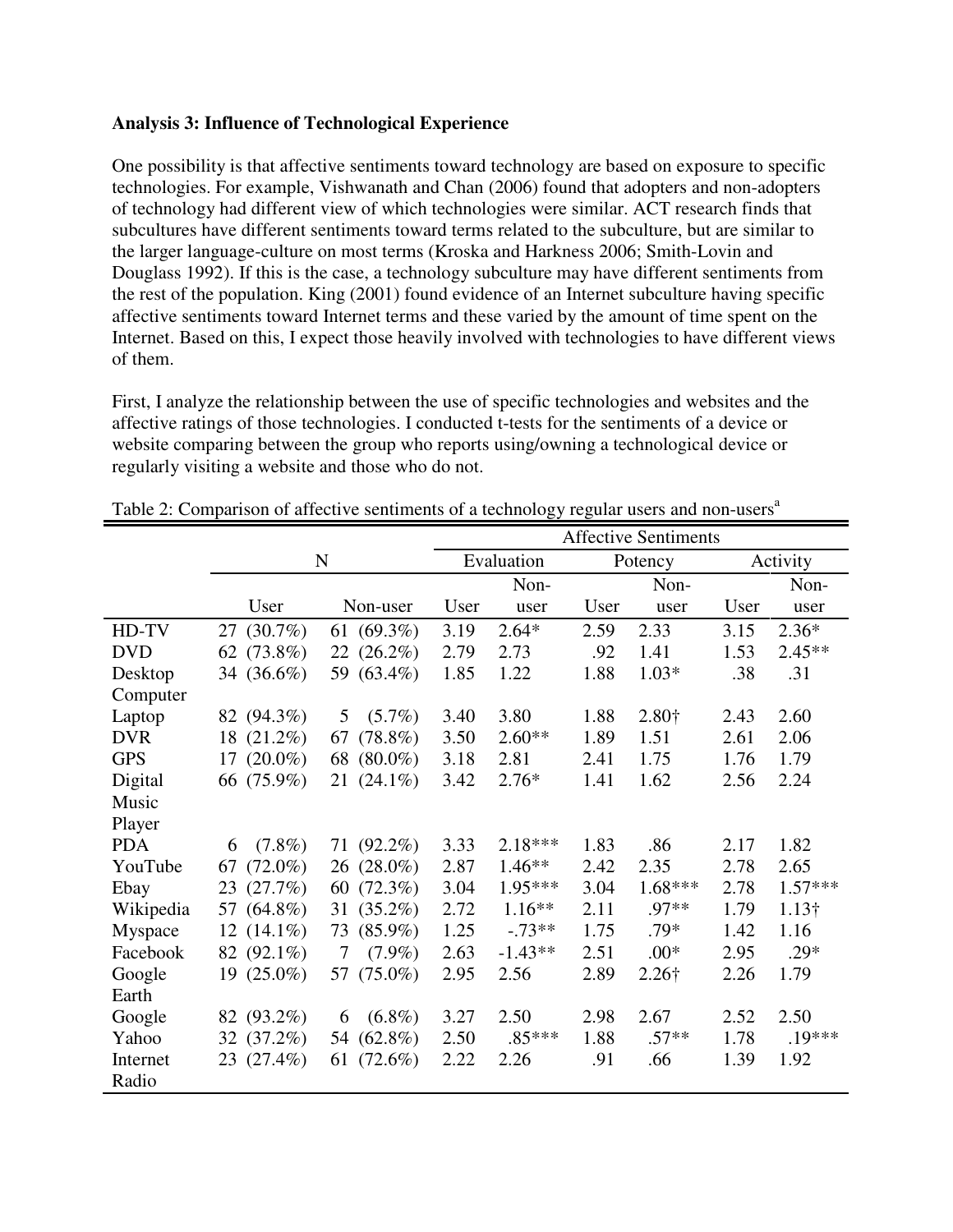\*\*\* p≤.001, \*\*p≤.01, \* p≤.05, † p≤.1 two-tailed t-test between *user* and n*on-user.* Variances are not assumed to be equal.

<sup>a</sup> For the devices *user* refers to self reporting that one "owns or uses regularly" and for websites it refers to self-reports of visiting regularly.

Of the 18 technology terms that self-report of ownership was asked about, statistical comparisons could not be made on *Cellular Phone* due to less than five participants in the not-owning category. Of the remaining 17 technology terms (Table 2), 10 significantly differed ( $p \le 0.05$ ) in evaluation, 6 in potency, and 5 in activity. Examining these closely, the data reveal that ownership/regular use increases one's evaluation, potency and activity ratings for 20 of these 21 significant differences. For *DVD Player*, ownership decreased the activity rating. Aside from this one case, the influence of regular-use or ownership on sentiments is straightforward.

Regular use or ownership of a technology is associated with the higher evaluation ratings may be from people using or buying a technology and then thinking more positively about it, or having a high regard for it and therefore buying it. The data do not allow me to determine this directionality. However, another possibility exists: the general use of technology may change individual's rating of technology. This possibility is the closest to a technology or Internet subculture perspective. To test this possibility I calculated the correlations between four technology-enculturation measures and the 240 sentiments (80 terms times 3 affective dimensions, both genders combined). The measures of enculturation are the *technology-use index*, *Internet-use index*, self-reported daily time on a computer, and daily time on the Internet. Significant affects at alpha=.95 would mean that approximately 12 correlations (i.e., 5%) should be significant by chance alone for each enculturation measure.

The data indicate the number of significant correlations with all sentiments is 23 (9.58%) for the *technology-use index,* 21 (8.8%) for the *Internet-use index*, 15 (6.3%) for the number of hours daily spent on a computer, and 11 (4.6%) for the number of hours daily spent on the Internet. The set of correlations furthest from the expected 12 significant correlations was the *technologyuse index*. Those 23 significant correlations included 9 with the evaluation of terms, 7 with the potency, and 7 with the activity. About the same number were negative (12) and positive (11) correlations, but, interestingly, all three dimensions had positive correlations for *HDTV* and negative correlations for *Minivan*.

The *technology-use index* having the most correlations with sentiments supports the idea of enculturation of a technology subculture, not unlike King's Internet subculture (2001). Overall, the low number of significant correlations for all measures suggests that while technology enculturation has some effect, it is minimal. I conclude that the affective culture of technology is much more permeable, with owning specific technologies and visiting specific websites contributing more toward sentiments than general technological enculturation. However the technology enculturation argument cannot be dismissed as I did not measure a population representing a technological subculture, but instead a non-random sample.

# **DISSCUSSION**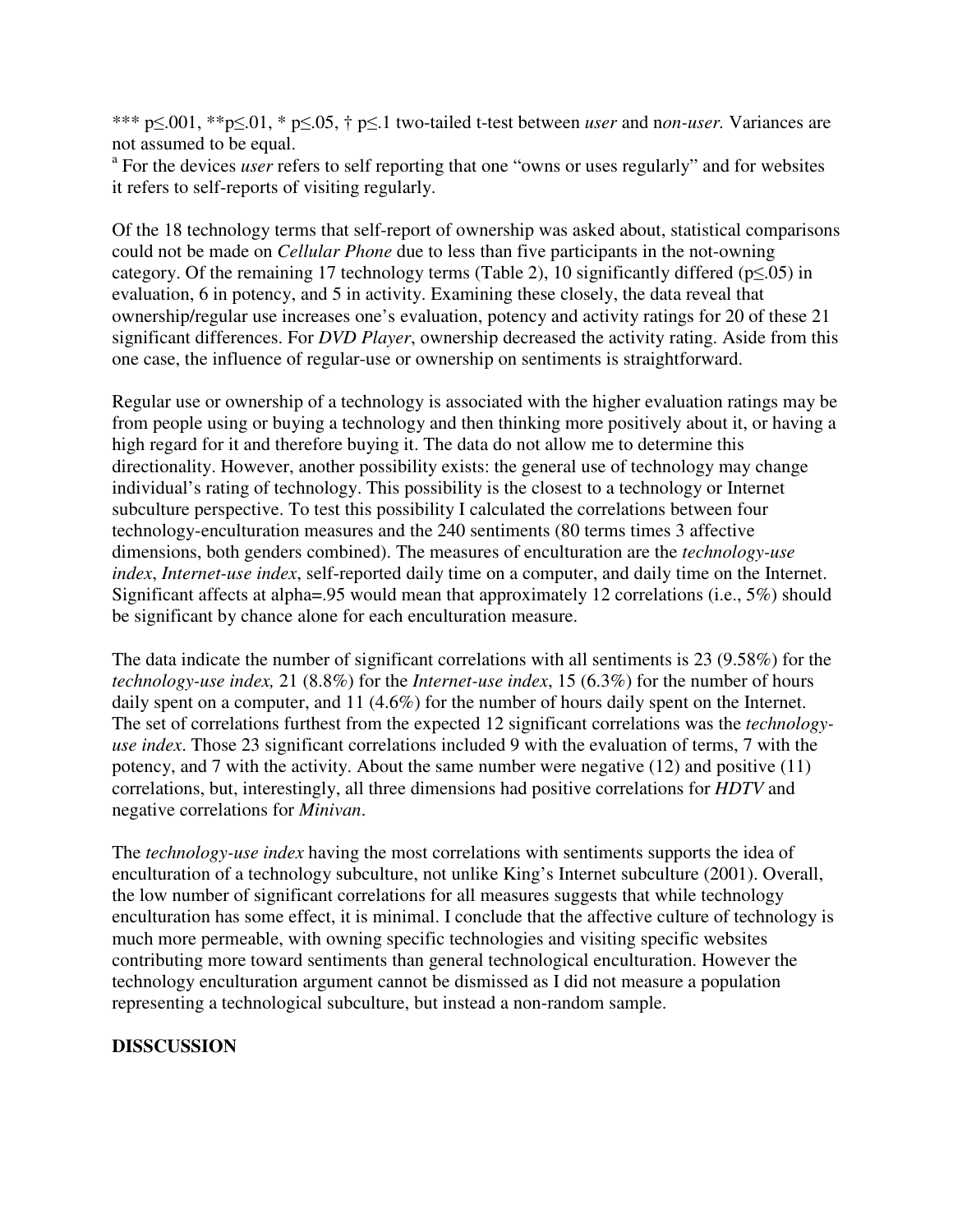This paper considered three questions in order to expand affect control theory into the realm of human-technology interaction. The first question was if human-technology interactions were social behaviors, and the answer is a large body of literature that says with any minimal social cue, technology is treated like a social actor. The second question was if technology is labeled with cultural identities, and the answer was intuitive: most technologies are labeled and their identities are highly agreed upon. The third question asked if affective sentiments for technological actors are culturally shared and three analyses of data of technology sentiments suggest that it is. The data show technological actors have reasonable variances over raters, are intuitively related to sentiments of other technologies, and vary a noteworthy amount on regular use or ownership, but not much on general technology enculturation. In sum these analyses demonstrate that the cultural sentiments of technology terms display similar properties to nontechnology terms.

Based on this I believe that ACT can be expanded into the realm of technology. Establishing an affect control theory of technology, however, does not imply empirical similarity with the parent version of the theory. A difference in human-human and human-technology interaction could be found in the following two questions. First, do human-technology interactions follow the same cultural norms as specified in the human-human transient impression equations? Second, do observers of human-technology interactions try to maintain a stable definition of the situation (i.e., the affect control principle) as they would for human-human interactions? These questions now can be investigated empirically due to this instantiation of an affect control theory of technology. Further, the dictionary of cultural sentiments can provide a basis for theoretical simulations of human-technology interaction allowing new research questions to be explored.

# **REFERENCES**

Brave, Scott, Clifford Nass, and Kevin Hutchinson. 2005. "Computers that Care: Investigating the Effects of Orientation of Emotion Exhibited by an Embodied Computer Agent." *International Journal of Human-Computer Studies* 62:161-178.

Britt, Lory and David R. Heise. 1992. "Impressions of Self-Directed Actions." *Social Psychology Quarterly* 55:335-350.

Burke, Peter J. and Jan E. Stets. 2009. *Identity Theory*: Oxford University.

Ferdig, Richard E. and Punya Mishra. 2004. "Emotional Responses to Computers: Experiences in Unfairness, Anger, and Spite." *Journal of Educational Multimedia and Hypermedia* 13:143- 161.

Heise, David R. 1979. *Understanding Events: Affect and the Construction of Social Action*. New York: Cambridge University Press.

—. 2007. *Expressive Order: Confirming Sentiments in Social Actions*. New York: Springer.

—. 2009. "Interact." http://www.indiana.edu/~socpsy/ACT/interact.htm.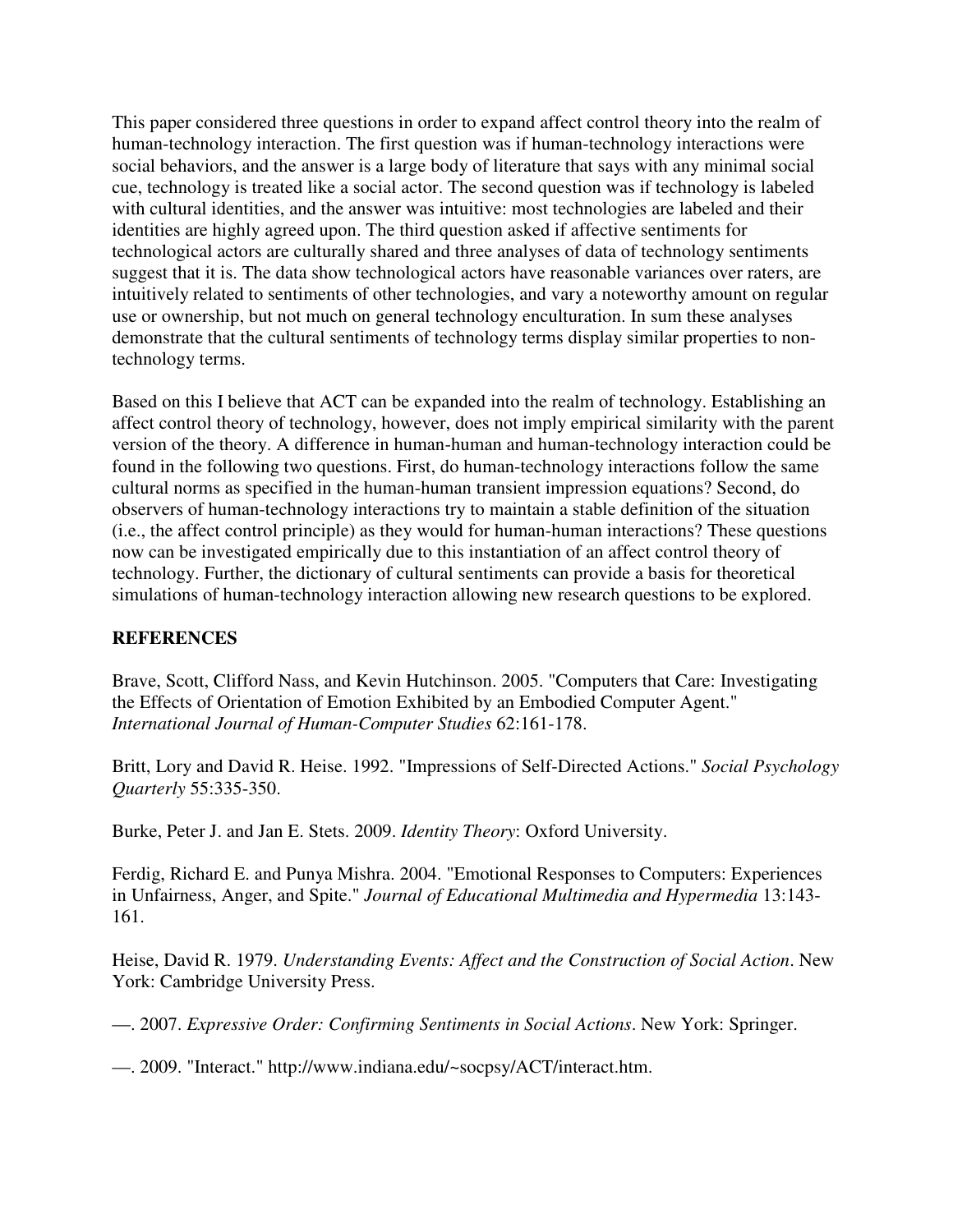—. 2010. *Surveying Cultures: Discovering Shared Conceptions and Sentiments*: Wiley.

Isbister, Katherine and Clifford Nass. 2000. "Consistency of Personality in Interactive Characters: Verbal Cues, Non-Verbal Cues, and User Characteristics." *International Journal of Human-Computer Studies* 53:251-267.

King, Adam B. 2001. "Affective Dimensions of Internet Culture." *Social Science Computer Review* 19:414-430.

Kroska, Amy and Sarah K. Harkness. 2006. "Stigma Sentiments and Self-Meanings: Exploring the Modified Labeling Theory of Mental Illness." *Social Psychology Quarterly* 69:325-348.

Kurzweil, Ray. 2000. *The Age of Spiritual Machines: When Computer Exceed Human Intelligence*. New York: Penguin.

MacKinnon, Neil J. and David R. Heise. 2010. *Self, Identities, and Social Institutions*.

Nass, Clifford and Youngme Moon. 2000. "Machines and Mindlessness: Social Responses to Computers." *Journal of Social Issues* 56:81-103.

Osgood, Charles E., W. E. May, and M. S. Miron. 1975. *Cross-Cultural Universals of Affective Meaning*. Urbana: University of Illinois.

Robinson, Dawn T. and Lynn Smith-Lovin. 2006. "Affect Control Theory." in *Social Psychology*, edited by P. J. Burke. Stanford: Stanford University Press.

Smith-Lovin, Lynn and William Douglass. 1992. "An Affect-Control Analysis of Two Religious Groups." in *Social Perspectives on Emotion*, edited by D. D. Franks and V. Gecas. Greenwich, Connecticut: Jai Press.

Stryker, Sheldon. 1980. *Symbolic Interactionism: A Social Structural Version*, Edited by J. F. J. Short. Menlo Park, CA: Benjamin/Cummings.

Thomas, Lisa and David R. Heise. 1995. "Mining Error Variance and Hitting Pay-Dirt: Discovering Systematic Variation in Social Sentiments." *The Sociological Quarterly* 36:425-439.

Troyer, Lisa. 2004. "Affect Control Theory as a Foundation for the Design of Socially Intelligent Systems." in *American Association for Artificial Intelligence Symposium on Architectures for Modeling Emotion: Cross Disciplinary Foundations*. Menlo Park, CA: AAAI Press.

Vishwanath, Arun and Hao Chan. 2006. "Technology Clusters: Using Multidimensional Scaling to Evaluate and Structure Technology Clusters." *Journal of the American Society for Information Science and Technology* 57:1451-1460.

# **APPENDIX A: AFFECT CONTROL THEORY TECHNOLOGY DICTIONARY**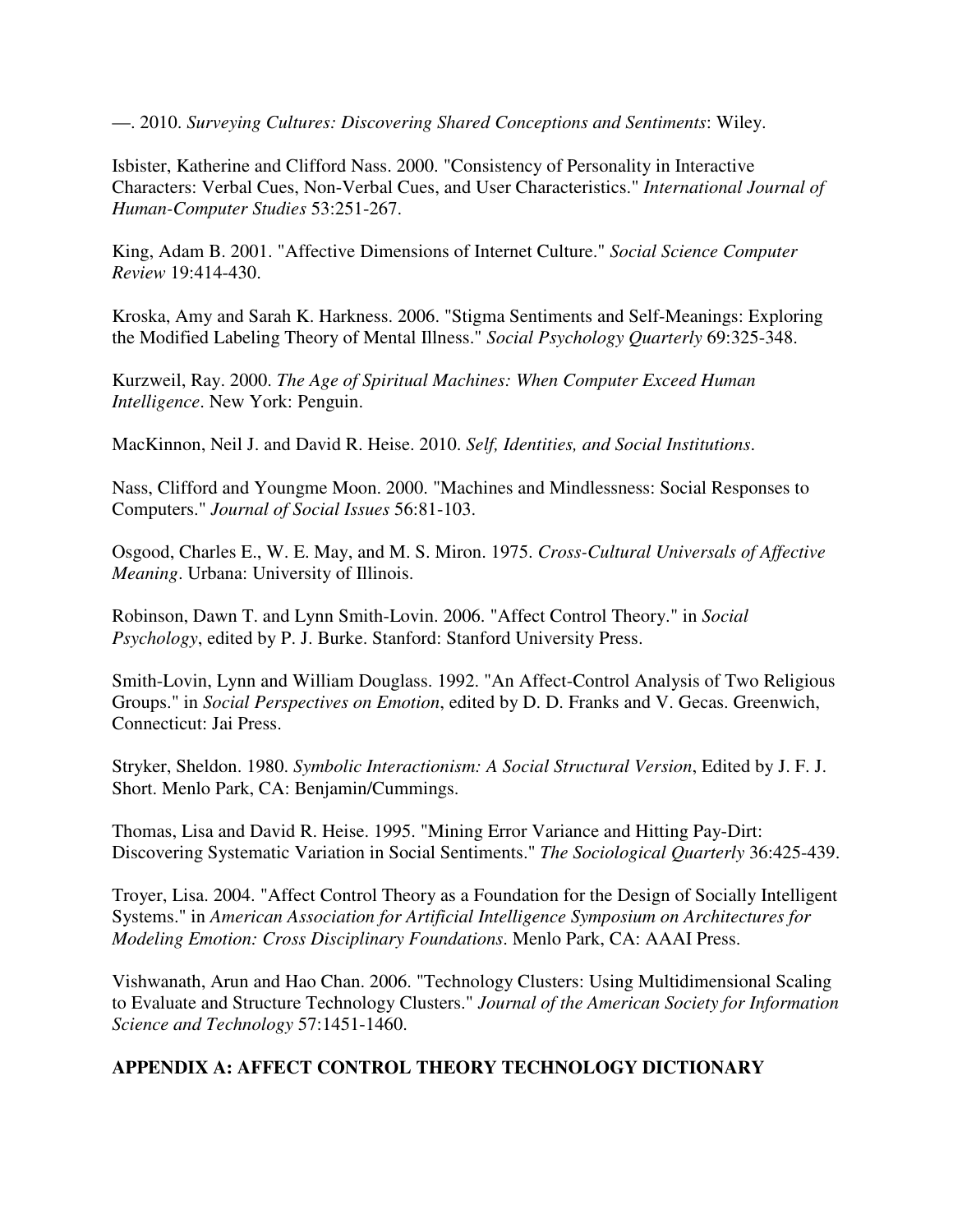|                        | Male    |              |              |             | Female  |             |         |             |
|------------------------|---------|--------------|--------------|-------------|---------|-------------|---------|-------------|
|                        | E       | $\mathbf{P}$ | $\mathbf{A}$ | $\mathbf N$ | E       | $\mathbf P$ | A       | $\mathbf N$ |
| <b>Behavior</b>        |         |              |              |             |         |             |         |             |
| 1. To Cyber Attack     | $-3.00$ | 0.93         | 1.33         | 30          | $-3.25$ | 2.09        | 1.84    | 32          |
|                        | (1.02)  | (2.27)       | (1.73)       |             | (0.76)  | (1.77)      | (1.19)  |             |
| 2. To Deactivate       | $-0.52$ | $-0.26$      | $-0.68$      | 31          | 0.11    | 0.71        | 0.18    | 38          |
|                        | (2.05)  | (2.07)       | (1.62)       |             | (1.74)  | (1.83)      | (1.56)  |             |
| 3. To Activate         | 1.44    | 1.06         | 0.97         | 29          | 1.74    | 1.50        | 1.15    | 34          |
|                        | (1.26)  | (1.25)       | (1.17)       |             | (1.46)  | (1.60)      | (1.58)  |             |
| 4. To Upgrade          | 2.31    | 1.59         | 1.82         | 39          | 2.79    | 1.98        | 1.88    | 48          |
| Something              | (1.26)  | (1.29)       | (1.37)       |             | (1.50)  | (1.54)      | (1.55)  |             |
| 5. To Update           | 2.44    | 1.19         | 1.08         | 36          | 2.86    | 1.70        | 1.66    | 50          |
| Something              | (1.61)  | (1.89)       | (1.76)       |             | (1.14)  | (1.37)      | (1.66)  |             |
| 6. Provide Output To   | 1.85    | 1.15         | 1.12         | 26          | 1.40    | 0.50        | 0.6     | $20*$       |
|                        | (1.43)  | (1.38)       | (1.45)       |             | (1.73)  | (0.89)      | (1.23)  |             |
| 7. To Freeze (as in a  | $-3.24$ | 0.08         | $-2.16$      | 37          | $-3.52$ | 0.00        | $-2.43$ | 54          |
| computer freezes)      | (0.95)  | (2.35)       | (1.80)       |             | (1.06)  | (2.83)      | (1.66)  |             |
| 8. Run Analysis        | 1.50    | 0.82         | 0.68         | $22*$       | 2.08    | 0.75        | 0.25    | $12*$       |
|                        | (1.47)  | (1.33)       | (1.76)       |             | (1.31)  | (1.42)      | (0.87)  |             |
| 9. To Crash (as in a   | $-3.57$ | 1.59         | 0.08         | 37          | $-3.71$ | 2.37        | 0.17    | 49          |
| computer crashes)      | (0.73)  | (2.68)       | (2.47)       |             | (0.65)  | (2.09)      | (2.28)  |             |
| 10. Coerce             | $-0.32$ | 1.54         | 0.54         | 28          | $-0.79$ | 1.39        | 0.18    | 33          |
|                        | (2.23)  | (1.55)       | (1.69)       |             | (1.56)  | (1.62)      | (1.40)  |             |
| 11. To Exchange        | 2.28    | 1.28         | 1.00         | 29          | 2.21    | 1.29        | 0.82    | 38          |
| With                   | (1.46)  | (1.69)       | (1.83)       |             | (1.28)  | (1.45)      | (1.52)  |             |
| <b>Human Actors</b>    |         |              |              |             |         |             |         |             |
| 12. Human              | 1.21    | 1.08         | 0.74         | 38          | 2.19    | 1.61        | 0.74    | 54          |
|                        | (1.89)  | (1.57)       | (1.18)       |             | (1.66)  | (1.83)      | (1.36)  |             |
| 13. Yourself           | 2.05    | 0.93         | 1.20         | 40          | 2.90    | 0.75        | 2.08    | 48          |
|                        | (1.48)  | (1.44)       | (1.57)       |             | (1.17)  | (1.78)      | (1.60)  |             |
| 14. Student            | 1.82    | $-0.05$      | 1.89         | 38          | 2.45    | 0.55        | 2.36    | 47          |
|                        | (1.20)  | (1.72)       | (1.47)       |             | (1.63)  | (1.85)      | (1.39)  |             |
| 15. Internet Stalker   | $-3.36$ | $-0.15$      | $-0.79$      | 39          | $-3.73$ | 1.08        | 0.00    | 48          |
|                        | (0.93)  | (1.99)       | (1.94)       |             | (0.57)  | (2.24)      | (2.03)  |             |
| 16. Internet Predator  | $-3.54$ | 0.49         | $-0.97$      | 37          | $-3.86$ | 1.63        | 0.24    | 51          |
|                        | (1.35)  | (2.27)       | (2.24)       |             | (0.60)  | (1.74)      | (2.06)  |             |
| <b>Computer Actors</b> |         |              |              |             |         |             |         |             |
|                        |         |              |              |             |         |             |         |             |
| 17. Computer           | 2.67    | 2.36         | 2.03         | 39          | 3.23    | 2.40        | 2.38    | 48          |
|                        | (1.44)  | (1.72)       | (1.91)       |             | (0.93)  | (1.43)      | (1.38)  |             |
| 18. Desktop            | 1.39    | 1.18         | 0.55         | 38          | 1.49    | 1.45        | 0.18    | 55          |
| Computer               | (1.98)  | (1.77)       | (2.05)       |             | (1.98)  | (1.79)      | (2.20)  |             |
| 19. Laptop             | 3.14    | 1.41         | 2.03         | 37          | 3.64    | 2.32        | 2.74    | 50          |
| Computer               | (1.03)  | (1.59)       | (1.72)       |             | (0.60)  | (1.46)      | (1.32)  |             |
| 20. Macintosh          | 2.19    | 0.97         | 1.95         | 37          | 2.96    | 2.43        | 2.60    | 47          |
| Computer               | (1.87)  | (2.27)       | (1.72)       |             | (1.10)  | (1.57)      | (1.66)  |             |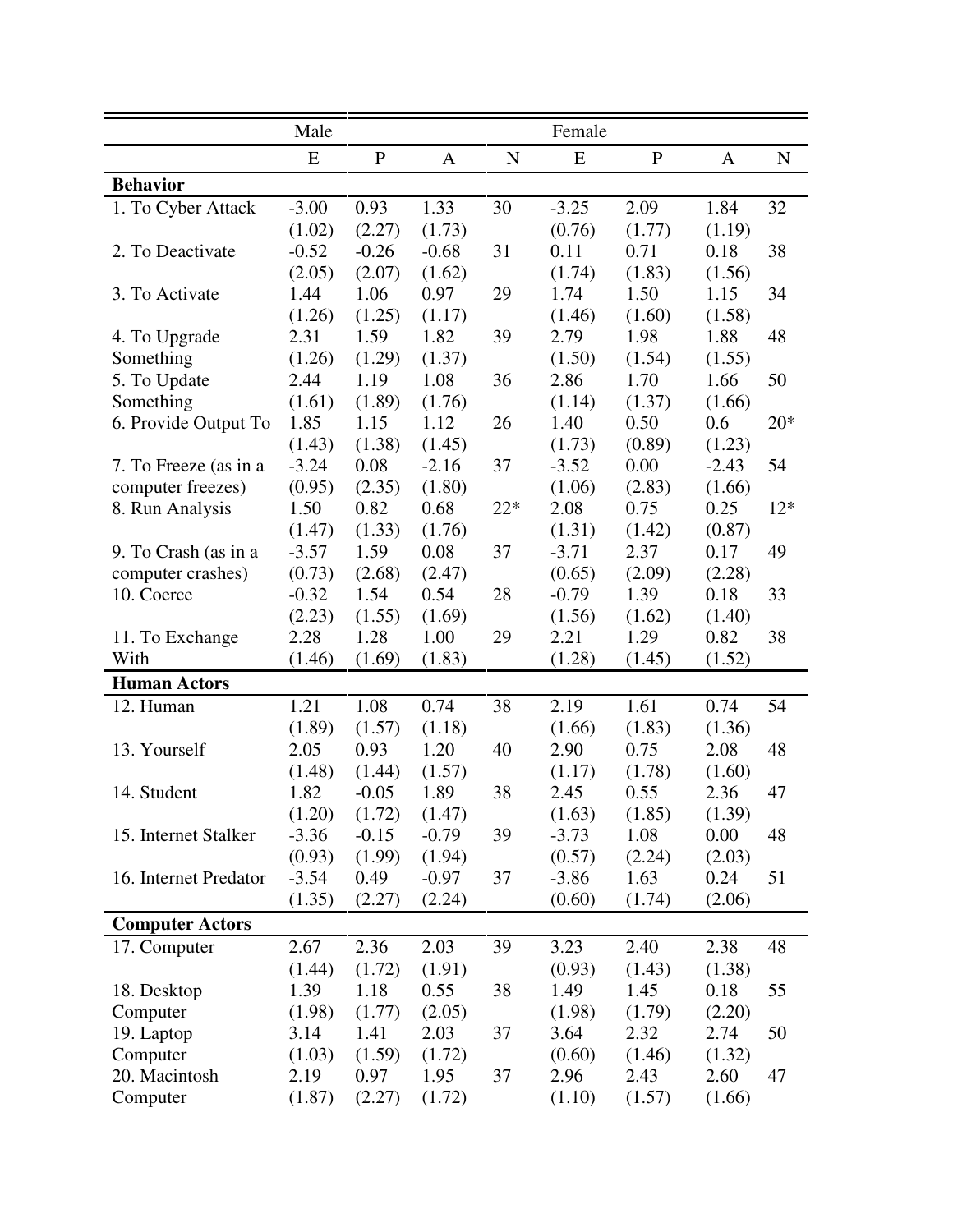| 21. Microsoft            | 1.49    | 1.32    | 0.68    | 37 | 2.35    | 1.80    | 1.16    | 49 |
|--------------------------|---------|---------|---------|----|---------|---------|---------|----|
| <b>Windows Computer</b>  | (2.33)  | (2.11)  | (2.11)  |    | (1.65)  | (1.83)  | (1.91)  |    |
| <b>TV and Camera</b>     |         |         |         |    |         |         |         |    |
| <b>Actors</b>            |         |         |         |    |         |         |         |    |
| <b>22. VCR</b>           | $-0.42$ | $-1.42$ | $-2.39$ | 38 | 0.24    | $-1.13$ | $-2.35$ | 55 |
|                          | (1.76)  | (1.67)  | (1.53)  |    | (1.93)  | (1.47)  | (1.53)  |    |
| 23. DVD Player           | 2.17    | 0.72    | 1.33    | 36 | 3.23    | 1.29    | 2.10    | 48 |
|                          | (1.34)  | (1.60)  | (1.57)  |    | (0.88)  | (1.87)  | (1.22)  |    |
| 24. TV Recording         | 2.38    | 1.54    | 2.14    | 37 | 3.10    | 1.63    | 2.21    | 48 |
| Device (such as Tivo     | (1.69)  | (1.59)  | (1.48)  |    | (0.95)  | (1.58)  | (1.35)  |    |
| or DVR)                  |         |         |         |    |         |         |         |    |
| 25. HD TV (High          | 2.77    | 2.41    | 2.64    | 39 | 2.84    | 2.41    | 2.57    | 49 |
| Definition TV)           | (1.51)  | (1.63)  | (1.65)  |    | (1.31)  | (1.43)  | (1.41)  |    |
| 26. Digital Camera       | 3.00    | 0.63    | 1.66    | 38 | 3.55    | 1.41    | 2.10    | 49 |
|                          | (1.01)  | (1.92)  | (1.88)  |    | (0.71)  | (2.00)  | (1.53)  |    |
| 27. Digital              | 2.50    | 0.03    | 1.53    | 34 | 2.76    | 0.96    | 1.42    | 50 |
| Camcorder                | (1.40)  | (1.83)  | (1.50)  |    | (1.08)  | (1.51)  | (1.39)  |    |
| <b>Audio Device</b>      |         |         |         |    |         |         |         |    |
| <b>Actors</b>            |         |         |         |    |         |         |         |    |
| 28. Landline Phone       | $-0.31$ | $-1.31$ | $-2.03$ | 39 | 1.06    | $-0.65$ | $-1.29$ | 48 |
|                          | (2.31)  | (1.69)  | (1.68)  |    | (1.81)  | (1.82)  | (2.03)  |    |
| 29. Cellular Phone       | 3.03    | 1.49    | 2.27    | 37 | 3.20    | 2.14    | 2.80    | 51 |
|                          | (1.40)  | (2.30)  | (1.82)  |    | (1.40)  | (1.71)  | (1.25)  |    |
| 30. Fax Machine          | 0.90    | 0.00    | $-0.56$ | 39 | 1.40    | 0.27    | $-0.60$ | 48 |
|                          | (2.07)  | (1.96)  | (2.10)  |    | (2.05)  | (1.98)  | (2.20)  |    |
| 31. Cassette Tape        | $-0.93$ | $-2.30$ | $-2.80$ | 40 | $-0.77$ | $-2.36$ | $-2.85$ | 47 |
| Player                   | (2.37)  | (1.54)  | (1.22)  |    | (2.27)  | (1.37)  | (1.50)  |    |
| 32. CD Player            | 0.84    | $-0.65$ | $-0.16$ | 37 | 1.61    | $-0.24$ | $-0.41$ | 51 |
|                          | (2.25)  | (1.95)  | (2.58)  |    | (1.55)  | (1.62)  | (2.13)  |    |
| 33. Digital Audio        | 3.15    | 1.56    | 2.38    | 39 | 3.35    | 1.38    | 2.56    | 48 |
| Player (such as an       | (1.04)  | (2.11)  | (1.71)  |    | (0.76)  | (1.88)  | (1.25)  |    |
| iPod or MP3 player)      |         |         |         |    |         |         |         |    |
| 34. AM Radio             | 0.34    | $-1.34$ | $-1.76$ | 38 | $-0.83$ | $-1.53$ | $-2.26$ | 47 |
|                          | (2.34)  | (2.06)  | (2.09)  |    | (2.09)  | (2.00)  | (1.75)  |    |
| 35. FM Radio             | 2.03    | 0.57    | 0.65    | 37 | 2.11    | 0.53    | 0.13    | 53 |
|                          | (1.42)  | (1.83)  | (2.02)  |    | (1.73)  | (1.97)  | (1.96)  |    |
| 36. Internet Radio       | 1.77    | 0.37    | 1.43    | 35 | 2.59    | 0.98    | 2.02    | 49 |
|                          | (1.85)  | (2.13)  | (1.90)  |    | (1.57)  | (1.82)  | (1.64)  |    |
| <b>Vehicle Actors or</b> |         |         |         |    |         |         |         |    |
| <b>Settings</b>          |         |         |         |    |         |         |         |    |
| 37. Bicycle              | 2.20    | $-0.60$ | 0.15    | 40 | 2.48    | $-0.52$ | $-0.56$ | 48 |
|                          | (1.38)  | (1.74)  | (1.82)  |    | (1.43)  | (2.18)  | (2.22)  |    |
| 38. Motorcycle           | 1.63    | 2.10    | 2.98    | 40 | 0.65    | 1.42    | 2.65    | 48 |
|                          |         |         |         |    |         |         |         |    |
|                          | (1.72)  | (1.48)  | (1.14)  |    | (2.18)  | (1.57)  | (1.18)  |    |
| 39. Car                  | 2.08    | 1.42    | 1.05    | 38 | 2.92    | 2.22    | 1.92    | 49 |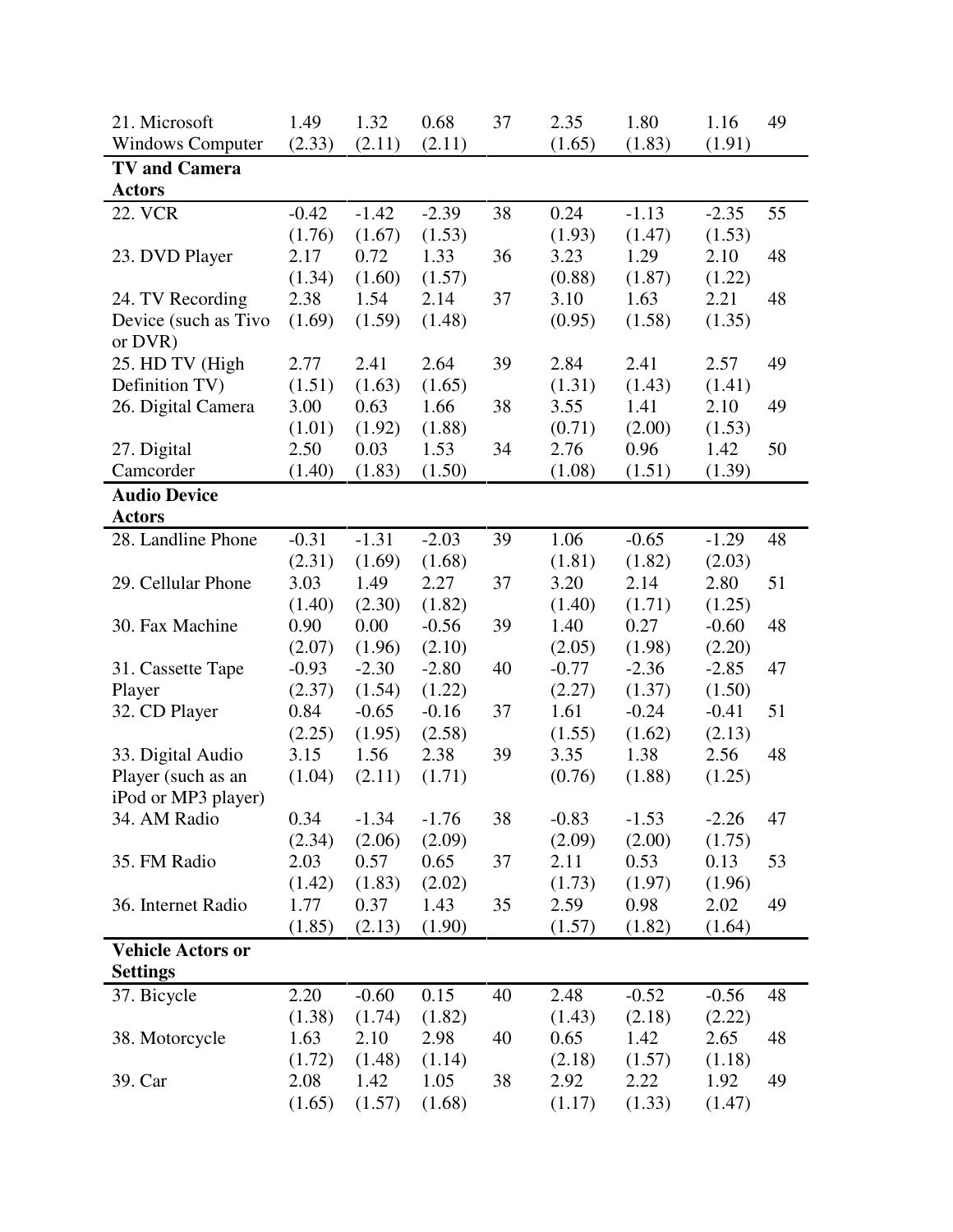| 40. Sports Car           | 1.92           | 2.54           | 3.19           | 37 | 2.35           | 2.14           | 3.41           | 51 |
|--------------------------|----------------|----------------|----------------|----|----------------|----------------|----------------|----|
|                          | (2.33)         | (1.73)         | (1.13)         |    | (1.73)         | (1.69)         | (0.85)         |    |
| 41. Pickup Truck         | 0.65           | 2.16           | 0.51           | 37 | 0.57           | 2.06           | 0.37           | 51 |
|                          | (2.14)         | (1.55)         | (2.29)         |    | (2.09)         | (1.57)         | (2.31)         |    |
| 42. SUV (Sports          | $-0.08$        | 2.61           | 1.24           | 38 | 0.86           | 3.08           | 1.76           | 49 |
| Utility Vehicle)         | (2.68)         | (1.35)         | (1.62)         |    | (2.36)         | (1.08)         | (1.88)         |    |
| 43. Non-Hybrid           | 0.32           | 1.39           | 0.79           | 38 | 0.02           | 1.43           | 0.61           | 49 |
| Vehicle                  | (1.80)         | (2.03)         | (2.03)         |    | (1.98)         | (1.58)         | (1.91)         |    |
| 44. Hybrid Vehicle       | 3.05           | 0.13           | 0.77           | 39 | 3.24           | 1.24           | 1.90           | 49 |
|                          | (1.38)         | (2.41)         | (2.11)         |    | (0.97)         | (1.98)         | (1.54)         |    |
| 45. School Bus           | 1.45           | 2.13           | $-0.47$        | 38 | 0.76           | 1.12           | $-0.94$        | 51 |
|                          | (2.36)         | (1.70)         | (2.50)         |    | (2.22)         | (1.96)         | (1.99)         |    |
| 46. Semi Truck           | $-0.27$        | 2.70           | 0.38           | 37 | $-0.70$        | 2.32           | 0.30           | 47 |
|                          | (1.87)         | (1.54)         | (2.24)         |    | (1.92)         | (1.82)         | (2.20)         |    |
| 47. Minivan              | $-0.39$        | 0.82           | $-1.50$        | 38 | $-0.94$        | $-0.19$        | $-1.69$        | 54 |
|                          | (1.78)         | (1.52)         | (1.62)         |    | (2.01)         | (2.10)         |                |    |
| 48. Ambulance            |                | 2.14           |                |    | 2.87           |                | (1.69)<br>3.09 | 54 |
|                          | 2.78           |                | 2.92           | 37 |                | 3.15           |                |    |
|                          | (1.18)         | (1.23)         | (1.46)         |    | (1.80)         | (1.00)         | (1.10)         |    |
| 49. Fire Truck           | 2.67           | 2.90           | 2.36           | 39 | 3.06           | 3.12           | 2.53           | 49 |
|                          | (1.56)         | (1.35)         | (1.55)         |    | (1.07)         | (1.09)         | (1.49)         |    |
| 50. Police Car           | 0.41           | 1.84           | 1.43           | 37 | 0.62           | 1.76           | 1.38           | 50 |
|                          | (2.31)         | (1.85)         | (1.64)         |    | (2.32)         | (1.46)         | (1.77)         |    |
| <b>Military Actors</b>   |                |                |                |    |                |                |                |    |
| 51. Car Bomb             | $-3.63$        | 2.43           | 1.80           | 40 | $-3.87$        | 3.30           | 2.19           | 47 |
|                          | (0.74)         | (2.24)         | (1.84)         |    | (0.40)         | (1.23)         | (1.50)         |    |
| 52. Suicide Bomb         | $-3.67$        | 3.05           | 2.13           | 39 | $-3.85$        | 3.10           | 1.98           | 48 |
|                          | (0.66)         | (1.95)         | (2.04)         |    | (0.50)         | (1.80)         | (1.79)         |    |
| 53. Roadside Bomb        | $-3.89$        | 3.11           | 1.84           | 38 | $-3.89$        | 3.35           | 2.24           | 46 |
|                          |                |                | (2.24)         |    |                |                | (1.85)         |    |
|                          | (0.39)         | (1.97)         |                |    | (0.38)         | (1.18)         |                |    |
|                          | 0.15           | 3.03           | 1.08           | 40 | $-0.46$        | 3.46           | 1.00           | 46 |
| 54. Tank (as in the      |                |                |                |    |                |                |                |    |
| military vehicle)        | (2.38)         | (1.67)         | (2.39)         |    | (2.25)         | (1.05)         | (2.46)         |    |
| 55. Missile              | $-1.51$        | 2.85           | 1.92           | 39 | $-2.27$        | 3.44           | 2.52           | 48 |
|                          | (1.94)         | (1.50)         | (1.95)         |    | (1.75)         | (1.15)         | (1.70)         |    |
| 56. Weapon of Mass       | $-3.37$        | 3.61           | 2.21           | 38 | $-3.29$        | 3.78           | 2.44           | 55 |
| Destruction              | (1.13)         | (0.92)         | (1.80)         |    | (1.57)         | (0.66)         | (1.65)         |    |
| 57. Nuclear Weapon       | $-2.62$        | 3.73           | 2.05           | 37 | $-3.34$        | 3.72           | 1.84           | 50 |
|                          | (1.93)         | (1.04)         | (2.11)         |    | (1.18)         | (0.70)         | (1.72)         |    |
| 58. Biological           | $-3.08$        | 3.59           | 1.41           | 37 | $-3.20$        | 3.51           | 1.27           | 45 |
| Weapon                   | (1.61)         | (0.60)         | (2.06)         |    | (1.32)         | (0.84)         | (2.55)         |    |
| <b>Websites</b>          |                |                |                |    |                |                |                |    |
| 59. EBay Website         | 1.62           | 1.54           | 1.41           | 37 | 2.76           | 2.48           | 2.30           | 46 |
|                          | (1.74)         | (1.48)         | (1.52)         |    | (1.21)         | (1.46)         | (1.41)         |    |
| 60. Youtube Website      | 2.63           | 2.03           | 2.29           | 38 | 2.36           | 2.65           | 3.05           | 55 |
|                          | (1.22)         | (1.90)         | (1.35)         |    | (1.83)         | (1.31)         | (1.15)         |    |
| 61. Wikipedia<br>Website | 2.33<br>(1.75) | 2.03<br>(1.46) | 1.74<br>(1.41) | 39 | 2.04<br>(2.15) | 1.45<br>(2.03) | 1.41<br>(1.54) | 49 |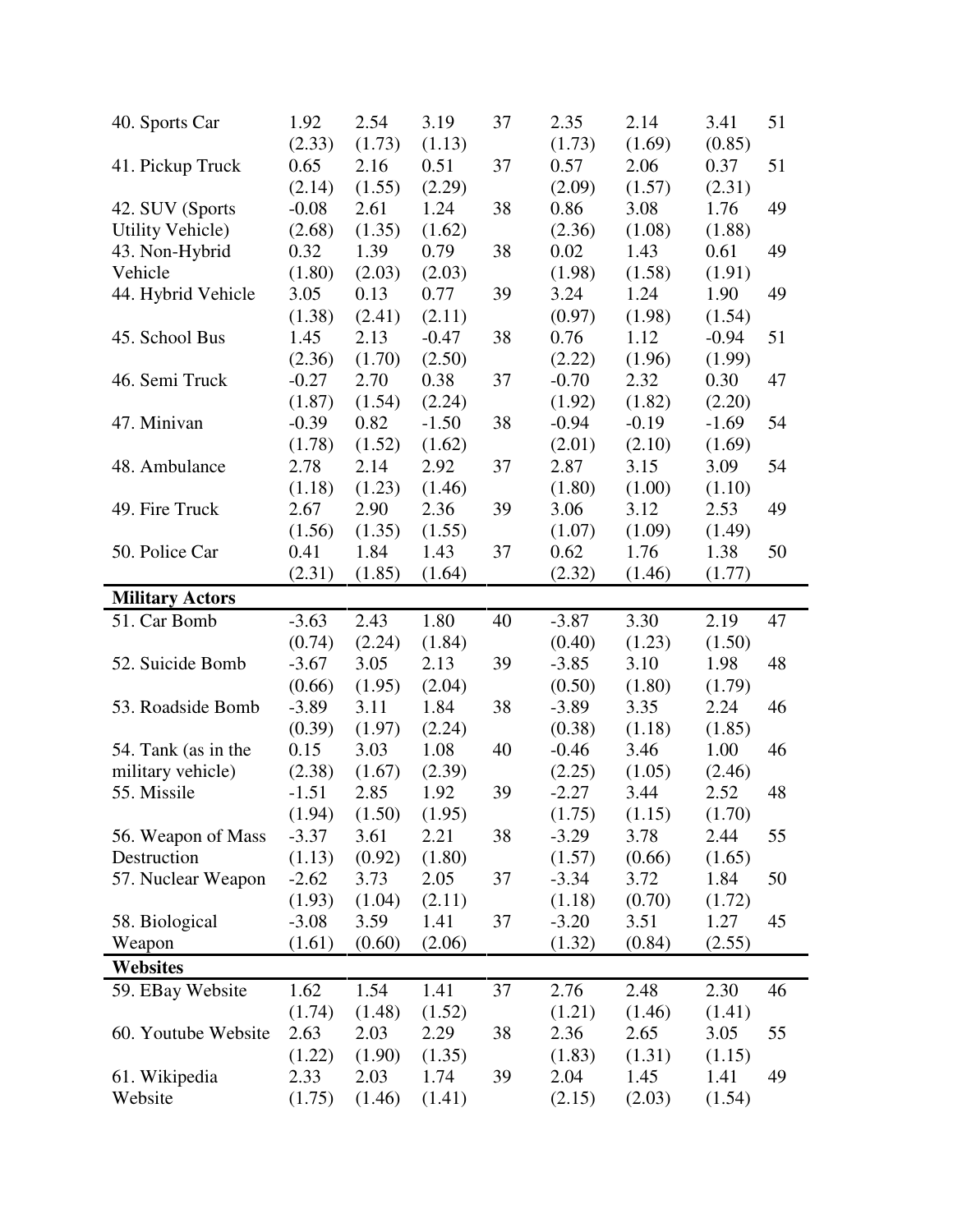| 62. Facebook            | 2.18    | 2.08    | 2.68    | 38 | 2.41    | 2.49    | 2.78    | 51    |
|-------------------------|---------|---------|---------|----|---------|---------|---------|-------|
| Website                 | (2.10)  | (2.17)  | (1.68)  |    | (1.78)  | (1.38)  | (1.45)  |       |
| 63. Myspace             | $-0.42$ | 0.50    | 0.71    | 38 | $-0.47$ | 1.28    | 1.60    | 47    |
| Website                 | (2.14)  | (2.05)  | (2.14)  |    | (2.52)  | (1.93)  | (2.21)  |       |
| 64. Yahoo Website       | 1.38    | 0.81    | 0.57    | 37 | 1.53    | 1.24    | 0.94    | 49    |
|                         | (2.15)  | (2.45)  | (2.12)  |    | (1.77)  | (1.88)  | (1.61)  |       |
| 65. Google Website      | 3.00    | 2.90    | 2.23    | 40 | 3.40    | 3.00    | 2.77    | 48    |
|                         | (1.01)  | (1.35)  | (1.54)  |    | (0.79)  | (1.27)  | (1.19)  |       |
| 66. Google Earth        | 2.94    | 2.44    | 2.00    | 34 | 2.43    | 2.40    | 1.83    | 42    |
| Website                 | (1.15)  | (1.52)  | (1.76)  |    | (1.48)  | (1.48)  | (1.72)  |       |
| <b>Software</b>         |         |         |         |    |         |         |         |       |
| 67. Network             | 1.43    | 1.60    | 0.37    | 35 | 2.26    | 1.79    | 0.71    | 38    |
| Firewall                | (2.13)  | (1.38)  | (2.03)  |    | (1.73)  | (1.61)  | (1.49)  |       |
| 68. "Webpage Not        | $-2.82$ | $-0.95$ | $-1.63$ | 38 | $-3.24$ | $-0.28$ | $-1.31$ | 54    |
| Available" Error        | (1.29)  | (2.16)  | (1.63)  |    | (0.95)  | (2.72)  | (2.14)  |       |
| 69. Spam Email          | $-3.39$ | $-0.71$ | $-0.13$ | 38 | $-3.49$ | $-0.31$ | $-0.08$ | 51    |
|                         | (0.86)  | (2.30)  | (2.34)  |    | (1.10)  | (2.44)  | (1.90)  |       |
| 70. Computer Virus      | $-3.58$ | 1.48    | 0.78    | 40 | $-3.88$ | 3.04    | 0.90    | 49    |
|                         | (0.64)  | (2.90)  | (2.33)  |    | (0.39)  | (1.37)  | (2.02)  |       |
| 71. Antivirus           | 2.15    | 1.38    | 0.51    | 39 | 2.72    | 1.62    | 1.23    | 47    |
| <b>Computer Program</b> | (1.73)  | (1.52)  | (1.85)  |    | (1.78)  | (1.97)  | (1.58)  |       |
| 72. Spyware             | $-2.00$ | 1.57    | 0.73    | 37 | $-0.17$ | 2.07    | 1.51    | 41    |
|                         | (2.81)  | (1.98)  | (2.36)  |    | (2.97)  | (1.81)  | (1.61)  |       |
| 73. Spyware             | 2.61    | 0.81    | 0.86    | 36 | 2.55    | 1.45    | 0.71    | 42    |
| <b>Removal Programs</b> | (1.52)  | (2.19)  | (1.96)  |    | (1.48)  | (1.77)  | (1.80)  |       |
| <b>Miscellaneous</b>    |         |         |         |    |         |         |         |       |
| 74. ATM (Automatic      | 2.48    | 1.30    | 1.18    | 40 | 3.22    | 1.49    | 1.10    | 49    |
| Teller Machine)         | (1.41)  | (1.73)  | (1.69)  |    | (1.03)  | (1.95)  | (2.30)  |       |
| 75. GPS (Global         | 2.66    | 1.66    | 1.55    | 38 | 3.06    | 2.06    | 1.98    | 47    |
| Positioning System)     | (1.30)  | (2.00)  | (1.81)  |    | (0.99)  | (1.71)  | (1.44)  |       |
| 76. PDA (Personal       | 2.00    | 0.20    | 1.54    | 35 | 2.50    | 1.55    | 2.10    | 42    |
| Digital Assistant)      | (1.53)  | (1.86)  | (1.52)  |    | (1.37)  | (1.45)  | (1.62)  |       |
| 77. Robot               | 1.16    | 0.97    | 0.84    | 38 | 1.38    | 1.51    | 1.73    | 45    |
|                         | (1.55)  | (1.84)  | (1.84)  |    | (1.76)  | (1.39)  | (1.74)  |       |
| 78. Android             | 0.77    | 1.35    | 1.39    | 31 | 0.50    | 1.42    | 1.50    | $12*$ |
|                         | (1.75)  | (1.38)  | (1.63)  |    | (1.93)  | (0.90)  | (1.17)  |       |
| 79. Biotechnology       | 2.32    | 1.71    | 0.97    | 34 | 2.57    | 2.31    | 1.66    | 35    |
|                         | (1.77)  | (1.61)  | (2.18)  |    | (1.42)  | (1.35)  | (1.75)  |       |
| 80. Artificial Limb     | 2.94    | 0.67    | 0.48    | 33 | 2.96    | 1.24    | 0.11    | 46    |
|                         | (1.66)  | (1.99)  | (1.97)  |    | (1.52)  | (1.68)  | (1.91)  |       |

Note: Mean values are first, with standard deviations in parenthesis.

\*Less than the minimum of 26 needed to consider it a reliable value

# **APPENDIX B: QUESTIONS ON TECHNOLOGY USE**

Circle any of the following that you own or use regularly: